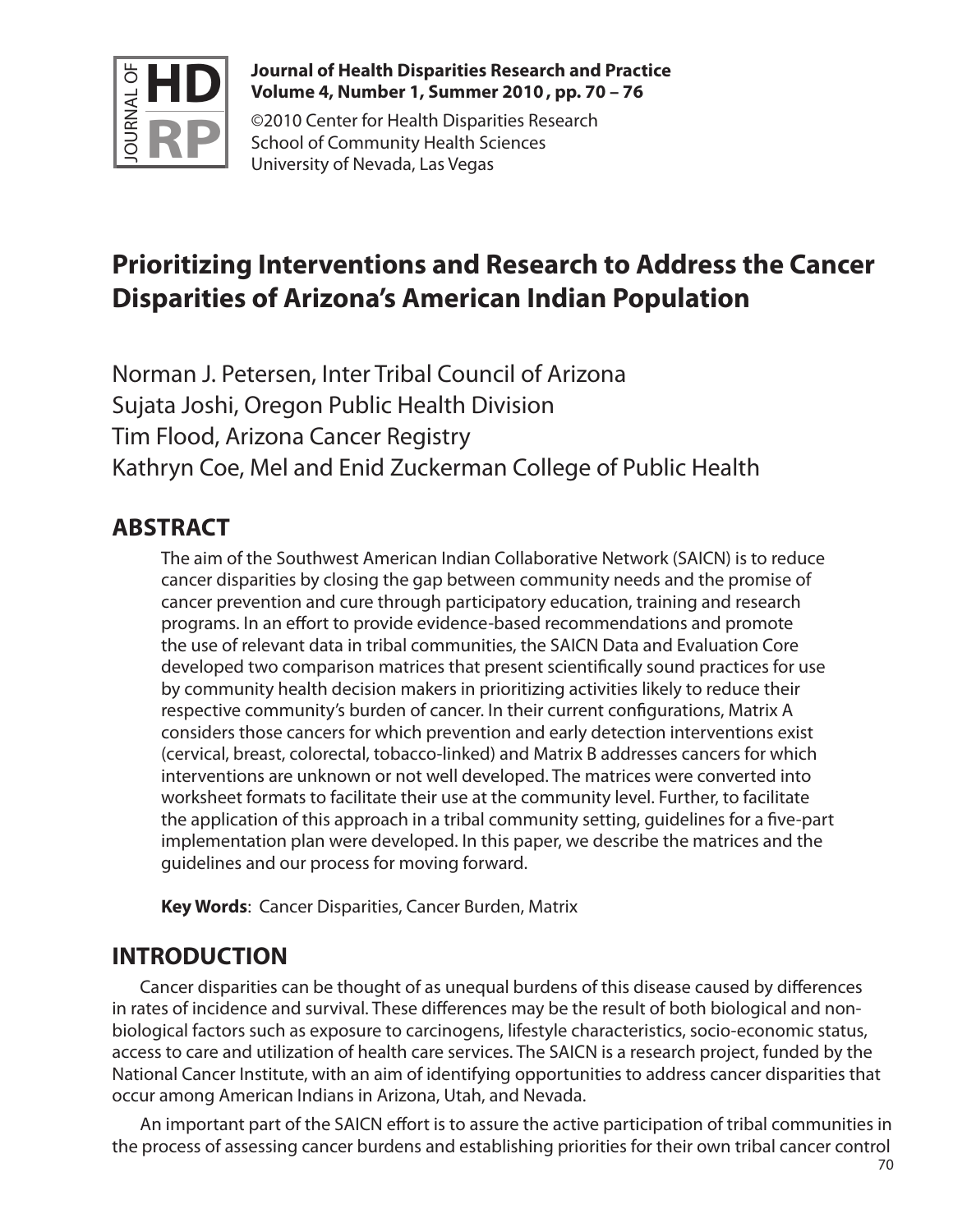activities. To achieve this objective, the SAICN envisioned three roles for the Data and Evaluation Core (DEC): 1) to encourage community leaders to use relevant data in the selection of topics on which to focus the community's concerns and resources, 2) to encourage movement toward interventions for controllable cancers, and 3) to promote community-based participatory research where knowledge of successful interventions is lacking. In order to accomplish this, the DEC developed a two-step approach that required the creation of a tool that would clearly display the cancer control options available to a tribal community and an implementation plan to facilitate the use of the tool at the community level.

A comparison matrix for community health decision makers was developed that presented scientifically sound actions, along with their costs and benefits. The proposed implementation plan included five phases, beginning with a pilot project and concluding with the dissemination of the results to other tribes. This report describes the prioritization endeavor.

## **METHODS**

An extensive literature search was conducted to compile information on evidence-based cancer prevention strategies. Primary, secondary and tertiary prevention techniques were considered in this compilation. The search focused on the effectiveness, costs and benefits of the interventions identified. In evaluating the appropriateness of the information that was considered and compiled, substantial weight was ascribed to the recommendations of the United States Preventative Services Task Force (DHHS, 2008).

A second component of the literature search concentrated on identifying and measuring the cancer burden among American Indians in Arizona. The Arizona Cancer Registry and the New Mexico Tumor Registry were the primary sources of data used (Arizona Cancer Registry, 2008; New Mexico Cancer Registry, 2008). Additionally, concerns voiced by tribal community members identified seven cancer sites that deserved special consideration. Cancer screening data were considered important in the assessment of the cancer burden and this information was obtained from the Indian Health Service.

With the development of the comparison matrix, it became clear that considerable planning, along with the necessary education of community members, would be essential to effectively use this tool in any community effort to establish priorities for cancer prevention strategies. In a series of meetings, members of the DEC developed an outline and subsequently an implementation plan for using the matrix to prioritize interventions and research to address cancer disparities at the tribal community level.

#### **RESULTS**

Table 1 presents comparison Matrix A and Table 2 presents comparison Matrix B. Matrix A is intended to present scientifically sound actions, their costs, and benefits for use by community health decision makers in prioritizing actions that are likely to reduce the community's burden of cancer. The six disparity measures in Matrix A were selected on the basis of their burden on American Indians in Arizona and, more importantly, the availability of evidence-based interventions capable of reducing these burdens. Interventions included the promotion of Pap smears for early detection of cervical cancer, mammography for early detection of breast cancer, and colonoscopy for early detection of colorectal cancer.

 The seven disparity measures in Matrix B are cancers for which there currently are no evidencebased intervention strategies. These cancers have been identified as being high priorities for tribal communities in Arizona. Both Matrix A and Matrix B include a column entitled, "Research questions to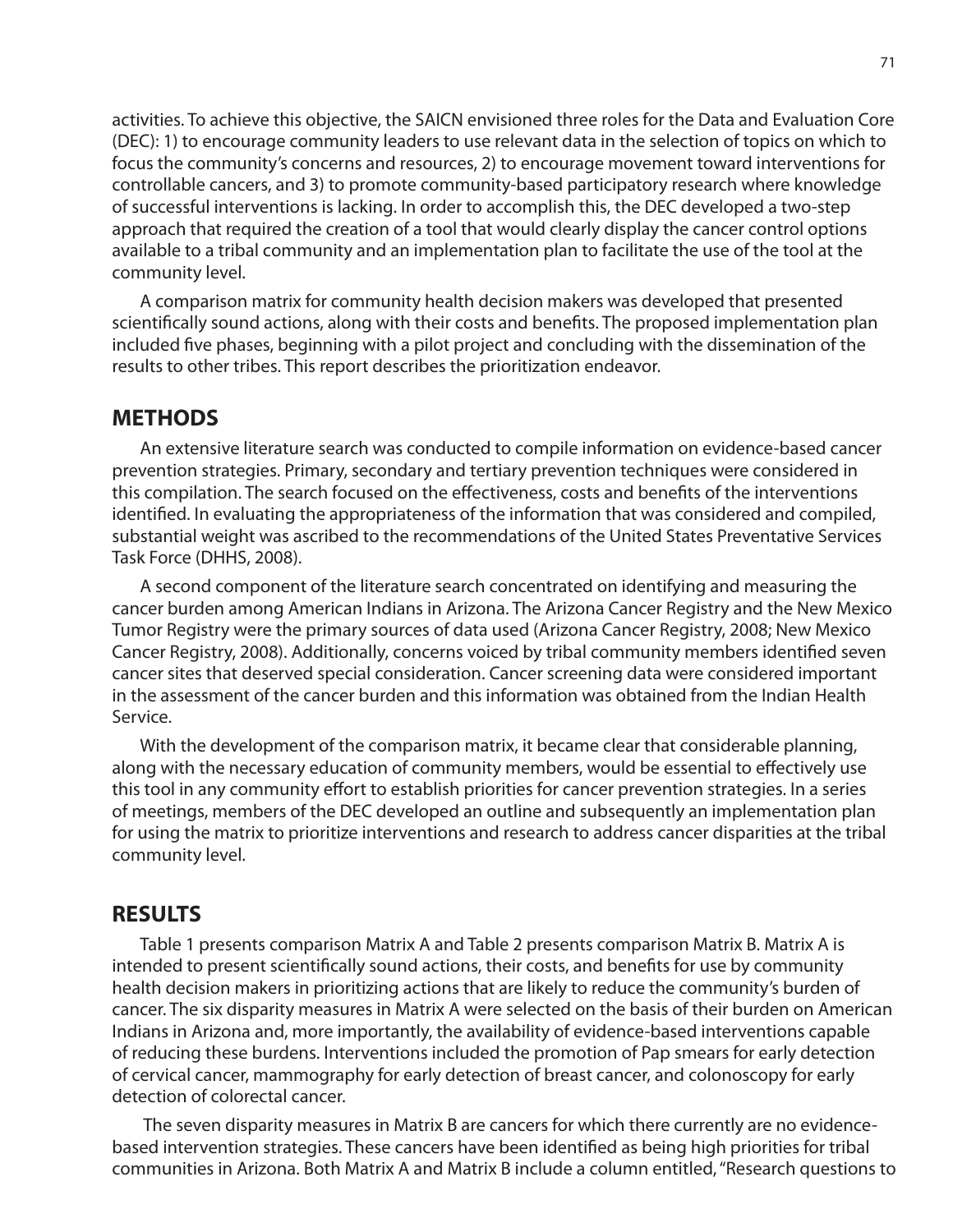ask." These columns allow a community leader to define a research agenda that would further explore risk factors and intervention strategies. Such a specific agenda could be designed to address cancerrelated disparities that are of particular concern in the community. Community leaders are ultimately responsible for completing the final column of the matrix and establishing the community's priorities for cancer interventions and research. Based on these matrices, two planning worksheets (available from the authors upon request) have been developed for use in addressing American Indian health disparities in the community setting. One worksheet is designed to help prioritize interventions and the second worksheet is designed to help prioritize research.

To help communities assess their cancer burden and disparities, the matrices are accompanied by a profile of cancer in American Indians in Arizona. The profile includes graphs and tables that display the counts and rates of cancer incidence and mortality by such categories as gender, year, site, stage at diagnosis, and five-year survivorship.

While the comparison matrix tool has not been used or tested in the field, the SAICN project has committed to the use of this approach in an effort to address cancer disparities at the tribal community level. Because the success of the approach will depend on the understanding and acceptance of the concept of prioritizing interventions and research to address cancer disparities, the plan for implementing this approach becomes critical. While the implementation plan cannot be presented in its entirety in this format, as it is quite detailed and complex, the essential elements can be described. SAICN partners will be responsible for assuring that these critical components of the project are implemented.

The first essential element is to identify and select a tribe with the interest, commitment, organizational structure and resources to pilot the implementation plan. The second essential element is to identify, educate and train those members of the community who will be responsible for planning and conducting the community activities required in the application of the matrix prioritization process. This will require an assessment of the cancer-related knowledge of the selected individuals and, if necessary, the tailoring of a training program to develop the necessary competence. The third essential element is for the trained tribal representatives to plan a communitybased matrix prioritization program. While SAICN partners may provide technical assistance, it is critical that this planning be done by tribal representatives who are intimately familiar with the history and culture of the tribe. The fourth essential element is to implement the plan. Again, while SAICN partners may provide technical assistance and identify necessary resources, the implementation must be clearly a tribal activity. The final essential element is to review, evaluate and report the results of the program so that other tribes may benefit from the successes, failures and lessons learned.

# **DISCUSSION**

The SAICN project has developed a comparison matrix tool along with guidelines for an implementation plan that can be used by community leaders in addressing cancer disparities with community-based cancer control efforts. The key to the success of this approach will be the role played by community leaders in reaching a consensus on the cancer control priorities of the community. The approach makes clear that for some cancer sites, experts have come to agreement on proven, effective interventions. For many other cancers, however, there are no widely accepted interventions and it is only through further research that effective interventions will be discovered. Therefore, it may be helpful for community leaders to consider cancer control in terms of primary, secondary and tertiary prevention. Primary prevention is the avoidance of cancer by determining what can be done to reduce the risk of developing cancer among members of the community. Secondary prevention involves increasing the likelihood of community members being diagnosed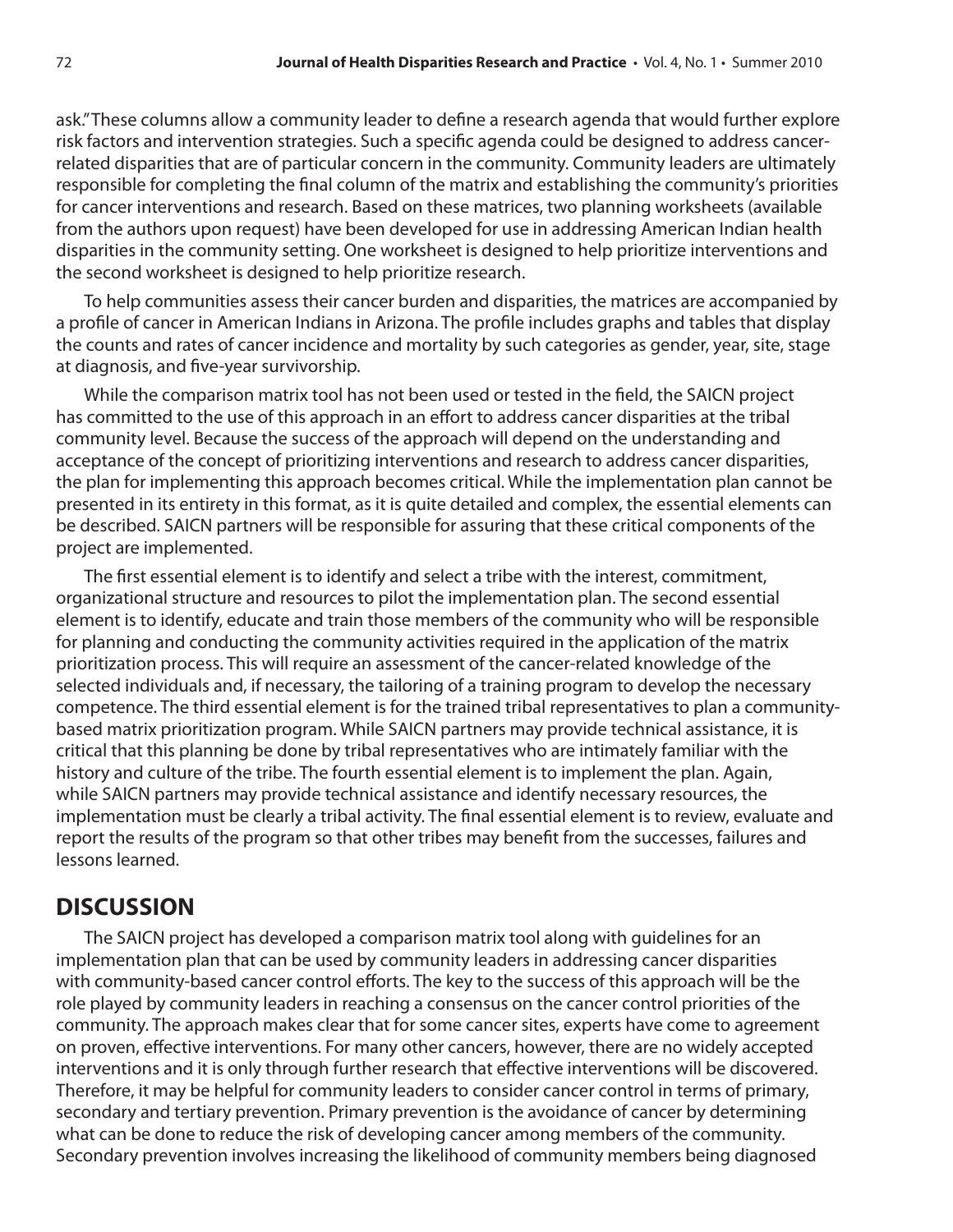|                                                                                      | Intervention<br><b>Priority<sup>s</sup>for</b> | Priority <sup>e</sup> for | <b>RESERVED</b>                                  |                                                                                                                     |                                                                                                 |                                                                                                     |                                                           |                                                                                         |                                                                                                                                   |                                                                                   |                                                                                                                                         |                                                             |                                                 |                                                                                                                                        |                                                                             |                                                                    |
|--------------------------------------------------------------------------------------|------------------------------------------------|---------------------------|--------------------------------------------------|---------------------------------------------------------------------------------------------------------------------|-------------------------------------------------------------------------------------------------|-----------------------------------------------------------------------------------------------------|-----------------------------------------------------------|-----------------------------------------------------------------------------------------|-----------------------------------------------------------------------------------------------------------------------------------|-----------------------------------------------------------------------------------|-----------------------------------------------------------------------------------------------------------------------------------------|-------------------------------------------------------------|-------------------------------------------------|----------------------------------------------------------------------------------------------------------------------------------------|-----------------------------------------------------------------------------|--------------------------------------------------------------------|
|                                                                                      | Question to<br>Research                        | Ask <sup>e</sup>          | Implementation<br>Inthispapin<br><b>Carse of</b> | <b>Interventions</b><br><b>Steam</b><br>N 10                                                                        |                                                                                                 | officials about<br><b>Topped</b><br>smaking<br>Mas the                                              | among Indian<br>youth?                                    |                                                                                         |                                                                                                                                   | <b>Supervision</b><br><b>CONDITION</b><br>Hew b                                   | perceived?                                                                                                                              | summer that<br><b>Haspier</b><br><b>Rales</b>               | <b>SEPTIMATION</b><br><b>Back of Deck</b>       |                                                                                                                                        |                                                                             |                                                                    |
|                                                                                      |                                                | Number to                 | <b>Save City</b><br>e<br>Steer<br>g              | $\frac{[0.0198, 1, 140]}{[1367]}$<br>Ă                                                                              | All ages                                                                                        |                                                                                                     |                                                           | Store Store<br>g<br>5                                                                   | 高島                                                                                                                                | 42-431) Age<br>237 (range<br>See male. <sup>9</sup>                               | Unknown for<br>Page 45-74<br>ğ                                                                                                          | <b>Metallistic</b><br>ž                                     |                                                 | <b>Unicode</b>                                                                                                                         |                                                                             |                                                                    |
|                                                                                      | For an Average-risk<br>Population              | <b>Diast and</b>          | of Intervention<br><b>Health Benefit</b>         | of life saved from<br>\$14,000 per year<br><b>Detroited</b>                                                         | 20-74 ance every<br>speeming at age<br>3 years <sup>2</sup>                                     | saved for adult<br>Aq fuggeureo<br><b>1710000112</b>                                                | dinician <sup>3</sup>                                     | saved for biennial<br>NNG of women<br>\$22,000/QALY                                     | <b>bge 50-694</b>                                                                                                                 | \$22,000) per life-<br>\$11,900 (renge<br>$57300$ is                              | pricultower reasy<br>colorazoopy <sup>6</sup>                                                                                           | Data are not<br>gyalable.                                   |                                                 | A 190/000 01\$<br>saved for<br>physician                                                                                               | counseling shout<br>physical activity?                                      | *Community leaders will complete these columns.                    |
|                                                                                      | <b>Important</b><br><b>Cuttural</b>            | aspects to                | <b>Consider</b><br>pos or<br>eg<br>E             |                                                                                                                     |                                                                                                 | use tobacco<br>Some tribes<br>in sacra                                                              | <b>DEPENDANCE</b>                                         |                                                                                         |                                                                                                                                   | groups, the<br>As in other<br><b>Injuicia</b>                                     | discussed.<br>in milli                                                                                                                  | creaga to get<br>Alls lived long<br><b>MALENS</b>           | difficult topic.<br><b>Uranit Is</b><br>cancer. |                                                                                                                                        |                                                                             |                                                                    |
| to address American Indian cancer disparities. (The list is in no particular order.) | How well does<br>intervention                  | work? <sup>1</sup>        | LEPETFA, B, C, D, II,<br>Additionnelle           | With receive also<br>せんかいせい かんこうかい<br>have a cervice.<br>have been                                                  | Incidence rates in<br>recent years; now<br>are lower than in<br>Al displayed in<br>Write papin. | programac<br>"A" for pregnant<br>"A" for adult<br>TT for youth<br>women;                            | Reduces heart and<br>lung diseases too.<br>Interventions. | years starting at age<br>greatly exercity<br>女性に関われる                                    | ş                                                                                                                                 | screening of squits<br>age 50+. Removal<br>When the collected                     | Low Independent in Als<br>reduces cancer risk.<br>positive screenings.<br>of tenign polyes<br>lease to false                            | Hard to decuments<br>benefit, however,<br>senvices are well | received by tamilles<br>and policels            | Clearly last proven<br>difficult to control.<br><b>Ships and African</b>                                                               | andest archit loca<br>districts and other<br>lowers risk for<br>diseases.   | $\wedge$ ACR = Anizona Cancer Registry                             |
|                                                                                      | for American Indians<br>Intervention Metric    |                           | [%; baseliner;<br>Targer/knowd                   | <b>Page Meconded with the past</b><br>3 years = 87.9% (2004-6);<br>cm aged 21-64 will<br><b>GROUP CLOSER</b><br>医脑炎 | those 18 and older within<br>ment have a paper team.<br>the past 3 years                        | who are current smokers =<br>AR2010 goal-at most 12%<br>% or people 18 and older<br>22.1% (2004-0). | of adults aged 18 and older<br><b>Maria Series</b>        | 94<br>转换 化甲基 医皮质白色的<br>せんきゅう こうしゅう こうしゅう おく<br>over who had a                           | <b>DERECK DAYS DERIVED BY</b><br>a mammagean with the<br><b>第1章 1000 部門 100 日 1000</b><br><b>HOD D put-TOW of</b><br>pest 2 years | screening=Stl.3% (2004-0)<br>to of property appears on the<br>Deer with had a CRC | Ever recolumn algorithment<br>years and older (FOBT will<br>the preceding 2 years &<br>screening for those 50<br><b>HOOD Digest SDS</b> | How to measure?<br>Data are needed.                         |                                                 | <b>Second and a final contract of the Second and Second and Second</b><br><b>SIMPORT AND ARTISTS COMPANY</b><br>who are overwelphit or | <b>READ to an act 5 percent</b><br>of obese adults 20 years<br>small cluber | 1002-2002                                                          |
| Matrix A: List of possible interventions                                             | Risk Factors &<br>Potential                    | Interventions             |                                                  | utilization of Pap<br><b>Production</b><br>· Increase<br>Smear,                                                     | · Encourage<br><b>Vocalinations</b><br><b>SESSINGER</b>                                         | cessation proposes<br>· Youth smoking<br>· Adult smoking                                            | prevention programs                                       | mammapraphy<br><b>A Promote</b>                                                         |                                                                                                                                   | colorescopy<br>· Promote                                                          |                                                                                                                                         | institutional hospice<br>· At long or<br><b>SCINERS</b>     | patient navigatory<br><b>DISPLACEMENT</b>       | <b>The Decision</b><br>to cancer of gall<br>bladder, breast,                                                                           | uninary blacking<br>utenz, kidney,<br>owny, colon,<br>preside               |                                                                    |
|                                                                                      | Problem in<br>bales?                           | <b>AZ American</b>        | year angl<br>Indians (4-                         | Investive condicta<br>Competitions,<br>2001-2004:7                                                                  |                                                                                                 | TOBACCO-REISES<br>сансегсазев,<br>2001-2004<br>Sumps                                                | Bladder <sub>3</sub><br>Lung: 18                          | Investme breest<br>2001-2004-42<br>COMMERCIASES,                                        |                                                                                                                                   | Investor colorectel<br>2001-2004:25<br>CONDEPTED:05.                              |                                                                                                                                         | Deaths from all<br>neopleams:<br>malgrent                   | 2004年100<br>2005 = 102<br>$2008 = 177$          | cancer rates are<br>overall BMI, Bas<br>fall and the fall                                                                              | quite low in Als.                                                           |                                                                    |
|                                                                                      | Cancer Site<br>Ē                               | <b>Disparity</b>          | <b>Heasure</b>                                   | signity elevated:<br>Incidence rate<br>Mortality rate                                                               | now not elevated<br>Conical<br><b>Since</b><br>in All fort<br>É                                 | and mortality rate<br>Low All Inclemen<br>ŧ                                                         | linked cancers<br>Tobacco-<br>តា                          | <b>Dreast Cancer</b><br><b>Signal district district</b><br>Ś<br>$\widehat{\mathcal{H}}$ |                                                                                                                                   | Late stage in Als<br>Coloredal<br>ä<br>Ģ                                          | Cumper                                                                                                                                  | end-of-life<br>Utilization of:<br><b>SCINICK</b><br>G)      | measure or document)<br>projection to           | High rate of<br><b>Colleg risk</b><br><b>Dactors</b>                                                                                   | suneya)<br>is and the set<br>医鼻炎<br>Ġ                                       | * Data Source: Behavioral Risk Factor Surveillance System (BRFSS), |

chemical control terms.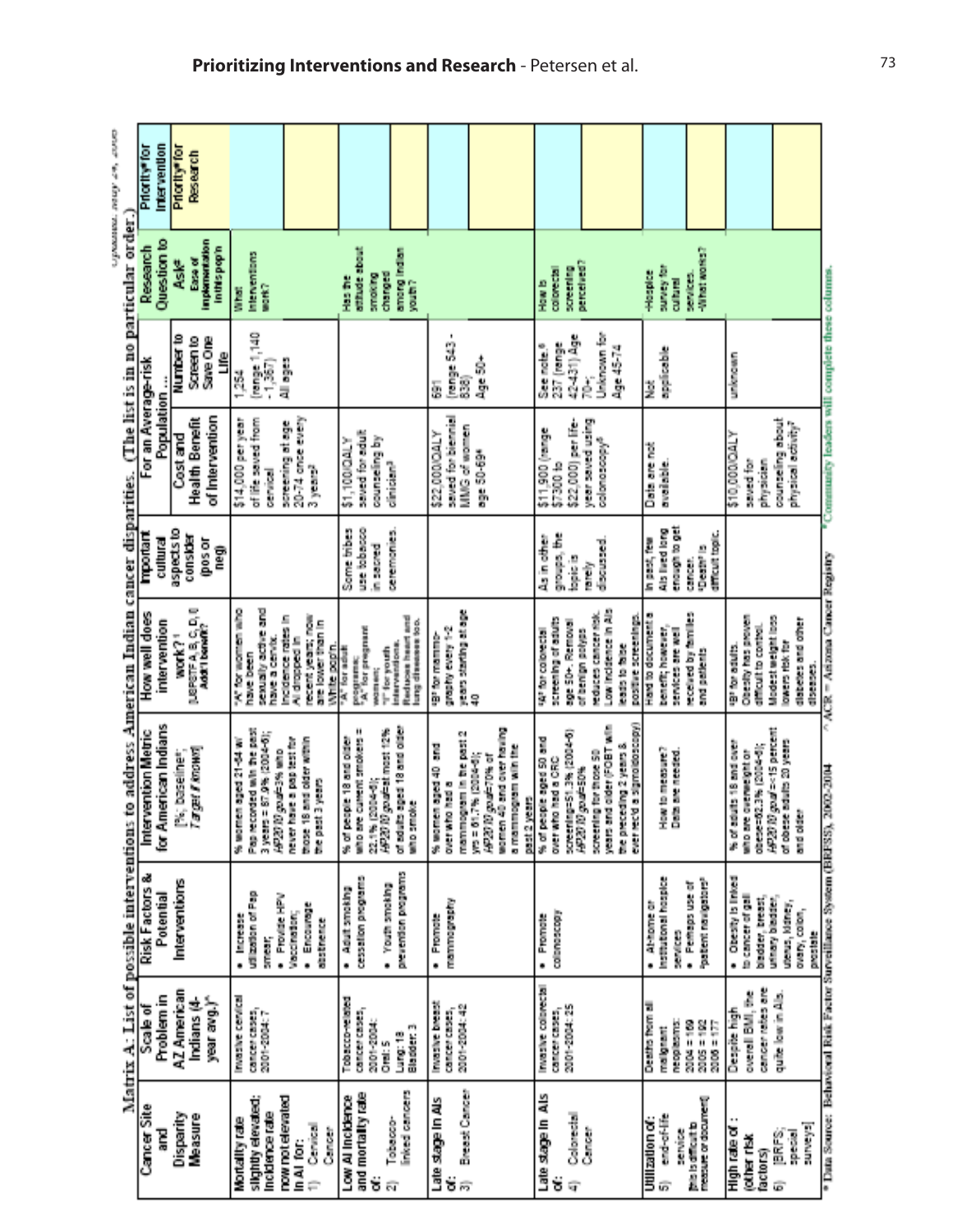|                                          | American Indians (4-                  | Potential                                                 | Metric for               | Effectiveness of    | Benefit of the                               | Question to      | menventon                 |
|------------------------------------------|---------------------------------------|-----------------------------------------------------------|--------------------------|---------------------|----------------------------------------------|------------------|---------------------------|
|                                          | year avg.)                            | Interventions                                             | American Indians         | Intervention        | Intervention                                 | Ask <sup>2</sup> | Priority <sup>e</sup> for |
|                                          |                                       |                                                           | [%; baseline;<br>targett | [high-med-low]      |                                              |                  | Research                  |
| Relatively                               | Invasive liver cancer                 | $\frac{1}{2}$                                             | Not applicable           | <b>Unknown:</b>     | <b>UNOVATI</b>                               |                  |                           |
| elevated                                 | 03605.                                | CAGE<br>avoidance:                                        |                          |                     |                                              |                  |                           |
| Incidence rate                           | 2001-2004: 13                         | 홛<br>questionnal                                          |                          | This is under study |                                              |                  |                           |
| ť                                        |                                       | · Hepaillis B                                             |                          | In the U.S. Asian   |                                              |                  |                           |
| Liver Cancer<br>Ē.                       |                                       | <b>Immunization</b><br>Screen for<br>$\ddot{\phantom{a}}$ |                          | Population.         |                                              |                  |                           |
|                                          |                                       | Hepatitis C                                               |                          |                     |                                              |                  |                           |
| Incluence rate<br>ť                      | Invasive cutameous<br>melanoma cancer | · Reduce sun                                              | Not applicable           | unknown             | Not applicable                               |                  |                           |
| Melanoma of<br>$\widehat{\varpi}$        | cases.                                | exposure, especially<br>in childhood                      |                          |                     |                                              |                  |                           |
| Skin                                     | 2001-2004: 4                          |                                                           |                          |                     |                                              |                  |                           |
| High Incidence                           | оØ<br>Invasive kidney                 | · No prove                                                | Not applicable           | elation applicable  | Not applicable                               |                  |                           |
| kildiney and<br>rate of:<br>ā.           | renal pelvis cancer<br>cases.         | Intervention; needs<br>ressearch                          |                          |                     |                                              |                  |                           |
| renal pelvis                             | 2001-2004: 33                         |                                                           |                          |                     |                                              |                  |                           |
| Cancer                                   |                                       |                                                           |                          |                     |                                              |                  |                           |
| Incidence rate                           | Invasive pancreas                     | No proven<br>á.                                           | Not applicable           | Not applicable      | Not applicable                               |                  |                           |
| ť                                        | cancer cases.                         | Intervention; needs                                       |                          |                     |                                              |                  |                           |
| 10) Pancreas<br>Cancer                   | 2001-2004: 12                         | research                                                  |                          |                     |                                              |                  |                           |
|                                          |                                       |                                                           |                          |                     |                                              |                  |                           |
| Incidence rate<br>ť                      | Invasive prostate<br>cancer cases,    | · Early detection                                         | <b>UNIONER</b>           | <b>Unknown</b>      | Not applicable                               |                  |                           |
| 11) Prostate                             | <b>第2004-002</b>                      | has not been shown<br>to prolong life                     |                          | See the separate    |                                              |                  |                           |
| Cancer                                   |                                       | <b>Lead Auswill</b>                                       |                          | write-up on this    |                                              |                  |                           |
|                                          |                                       | ğ<br>cancers do                                           |                          | topic.              |                                              |                  |                           |
| Incidence rate                           | Invasive stomach                      | · Avoid alcohol,<br>progress                              | Not applicable           | 空気の言葉 10之           | Not applicable                               |                  |                           |
| 능                                        | cancer cases,                         | tobacco, and pickled                                      |                          |                     |                                              |                  |                           |
| Stamach<br>$\overline{2}$                | 2001-2004: 14                         | or sally hoods                                            |                          |                     |                                              |                  |                           |
| Cancer                                   |                                       | · Screen for                                              |                          |                     |                                              |                  |                           |
|                                          |                                       | Hellcobacter pylori                                       |                          |                     |                                              |                  |                           |
| <b>Management</b>                        |                                       | $\bullet$ Risk factor $\bullet$                           | Not applicable           | unknown             | Not applicable                               |                  |                           |
| 13) Galibladder<br>ť                     |                                       | galistones and<br>obesity                                 |                          |                     |                                              |                  |                           |
| Cancer                                   |                                       |                                                           |                          |                     |                                              |                  |                           |
|                                          |                                       |                                                           |                          |                     |                                              |                  |                           |
| $^{\circ}$ ACR = Arizona Cancer Registry |                                       |                                                           |                          |                     | "Community leaders may complete these cells. |                  |                           |

Matrix B: Lesser opportunity cancers (The list is in no particular order.)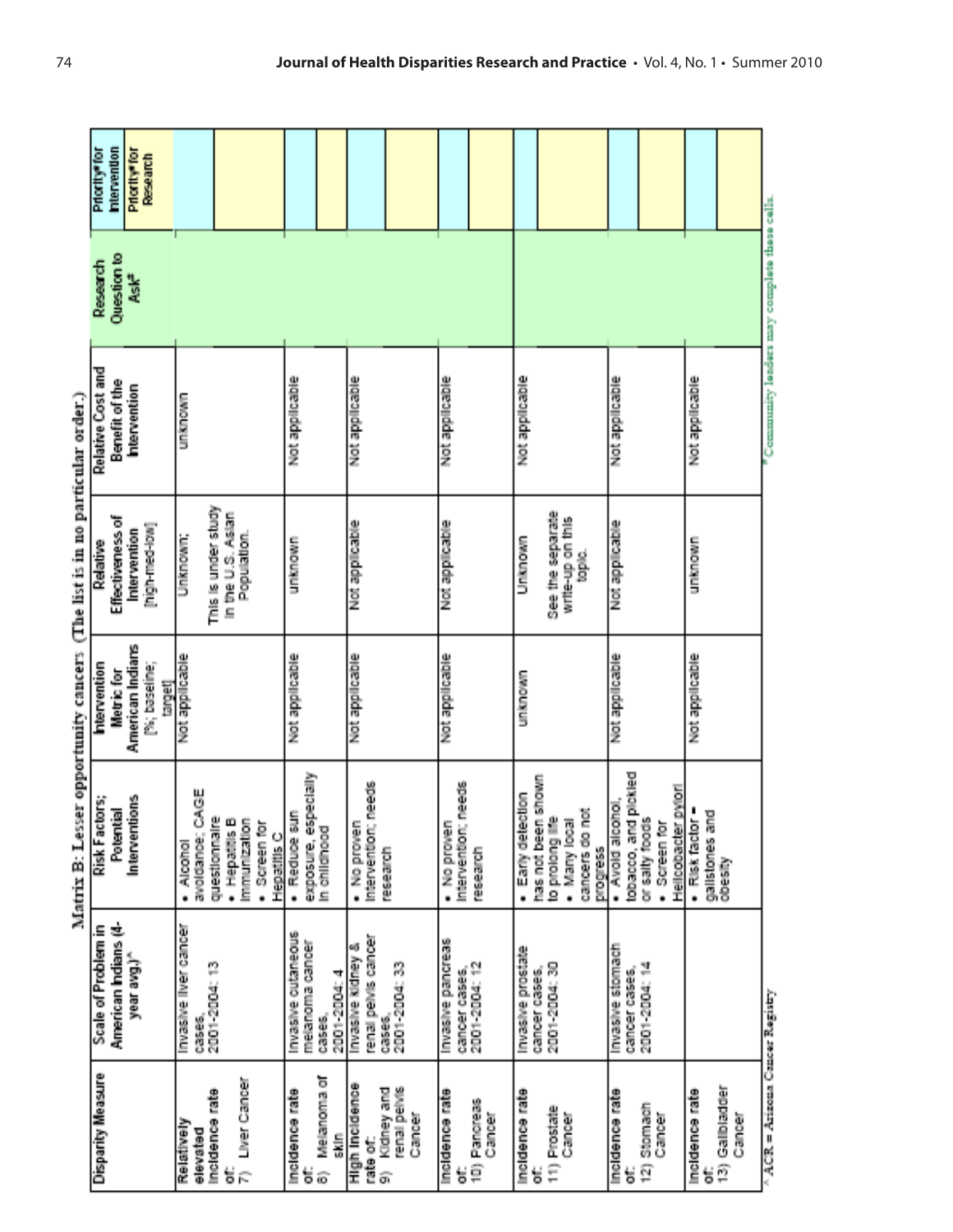in the earliest stage of cancer through early detection and screening. Tertiary prevention requires providing appropriate care, once diagnosed, to avoid complications of treatment and to maintain a high quality of life.

It is important to discuss these issues and the variety of opinions that they will elicit because of the different ways that stakeholders view opportunities. Some may want to improve local programs or services, others may want to increase program utilization, and yet others may want to focus on health behaviors. These discussions will be guided by the profile of cancer in American Indians in Arizona. For instance, the incidence rate for all cancer sites is lower in American Indians in Arizona than the rate in the general population. Also, the data show that American Indians have the lowest rates of breast, colorectal, prostate and lung cancer when compared to other groups in Arizona. However, American Indians have among the worst outcomes for five-year survivorship for breast and colorectal cancer, and data on breast cancer show that American Indians are diagnosed at a later stage compared to other race/ethnic groups.

The leaders implementing this plan, and the community, must determine how these data can be used to prioritize efforts to reduce disparities. They must determine whether prioritizing means making a choice between investing in primary, secondary, or tertiary prevention. Some of these choices will not be easy because so little is known about the cost benefit ratio of promoting interventions in low-incidence populations. Further, most tribal communities in the Southwest have younger populations than those in the general population and the effect of this difference on prevention and intervention strategies is not known. These unknowns, along with others yet to be identified, will be both a challenge and a learning process for those communities that embark on an evidence-based cancer control program. Consequently, it will be important to evaluate the role of the matrix approach in addressing cancer disparities at the tribal community level.

# **CONCLUSION**

Leaders of tribal communities concerned with a variety of health disparities and critically limited resources, face a particularly challenging task should they choose to establish a cancer control program. The SAICN project has addressed this need by developing a comparison matrix approach along with guidelines for implementing the use of this approach to set priorities for interventions and research at the community level. While this approach has yet to be used and evaluated in the field, it does provide a unique concept for addressing cancer disparities. The SAICN project proposes to select a tribe to conduct a pilot study that will use the matrix concept to evaluate its effectiveness in responding to the cancer concerns in a tribal community.

# **ACKNOWLEDGMENTS**

The project described was supported by Grant Number U01 CA114696 from the National Institutes of Health/National Cancer Center. Its contents are solely the responsibility of the authors and do not necessarily represent the official views of the NIH/NCI.

# **REFERENCES**

- DHHS, Agency for Healthcare Research and Quality, United States Preventive Services Task Force. Available at URL: http://www.ahrq.gov/clinic/prevenix.htm Accessed October 16, 2008.
- Arizona Cancer Registry. Data concerning cancers among American Indians was obtained from the online data set available at URL: http://healthdata.az.gov Accessed October 16, 2008.
- The New Mexico Tumor Registry ascertains the cases treated within the facilities of federal Indian Health Service. These confidential data are exchanged with the Arizona Cancer Registry.